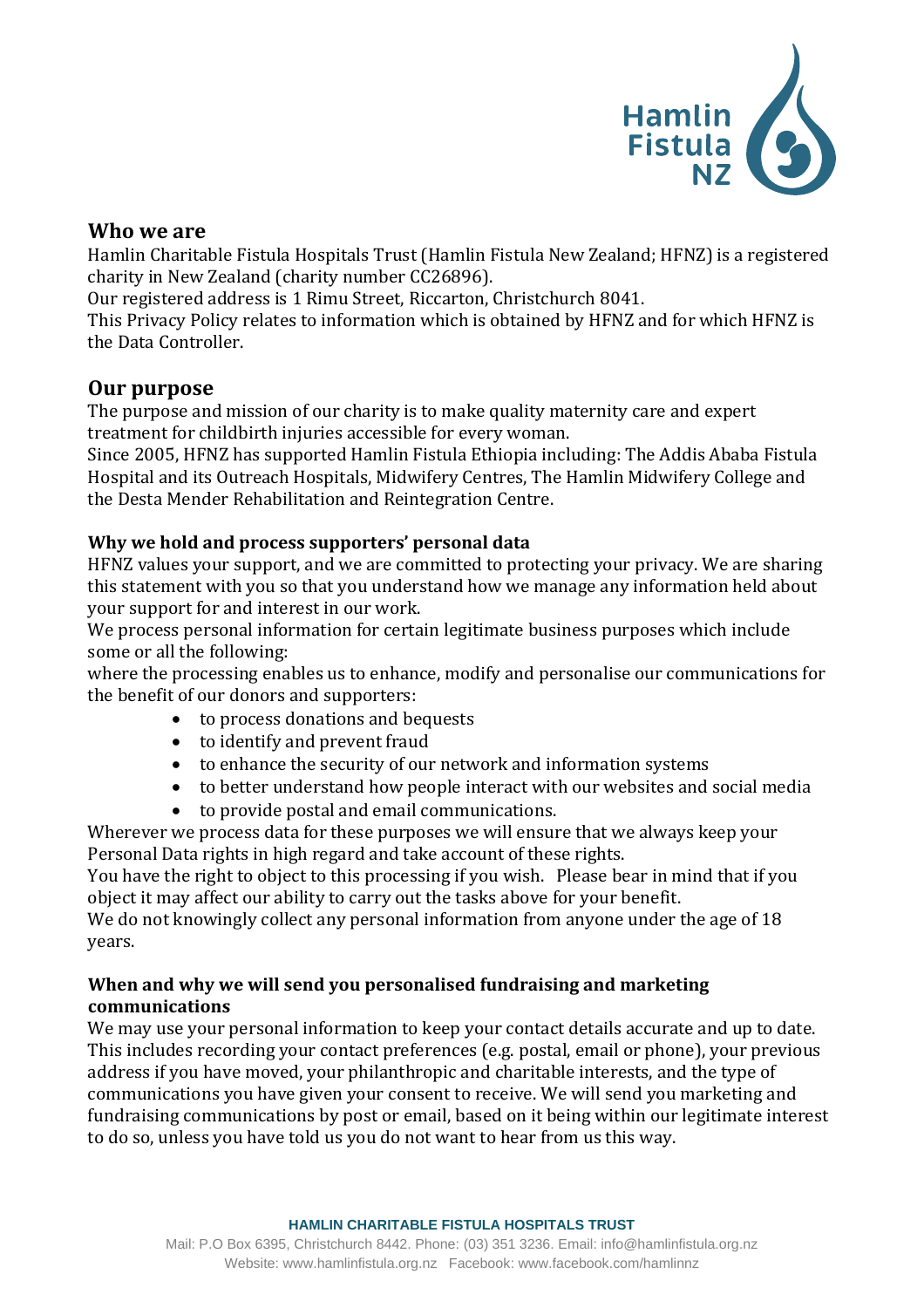We will make it easy for you to tell us if you would like to receive communications from us and hear more about our work and the ways in which you would like to receive this information (e.g. by post or email). 

You can update or withdraw your consent at any time, for individual or all channels of communications. We will not send you correspondence if you tell us that you do not wish to receive it.

### **Personal information collected via our website and social media**

HFNZ's website is a safe platform for our supporters to visit and on which to make online donations. All donations made online are securely processed.  

When you donate online, we will ask for your name, contact details, address, and card information in order that we can process your donation accurately and effectively.  We will use the personal information collected to send you an acknowledgement. You can unsubscribe from receiving our communications at any time by clicking the link in our most recent email at any time or by contacting us at info@hamlinfistula.org.nz

# **What personal information might HFNZ collect about you?**

We may process your personal information for carefully considered and specific purposes which are in our interests and which enable us to enhance our own activities, which we believe will benefit our donors, supporters and ultimately our beneficiaries. These are:

# **Financial Processing**

We will use your personal information to process your donation(s) and ensure that your donation(s) are accurately credited to your record on our database. This may include details such as your name, postal address, email address, telephone or mobile number and your bank account details.

Personalisation

We may use your personal information to personalise our communications with you to improve your experience with us.

#### **Sensitive Personal Data**

We do not collect "sensitive personal data" about our supporters, e.g. health status.

# **Cookies**

Our website uses cookies, small pieces of data stored inside a website browser, across our websites to improve their performance and to enhance your user experience.  When you visit our websites, cookies allow us to collect some non-identifying basic information. This includes the total number of visitors, the pages viewed, and other anonymous information. We use this information in order to improve our website and optimise our future marketing campaigns.

# **When the Information is Publicly Available**

We might also obtain personal data about individuals who may be interested in giving major gifts to charities or organisations like HFNZ. In this scenario, we may seek to find out more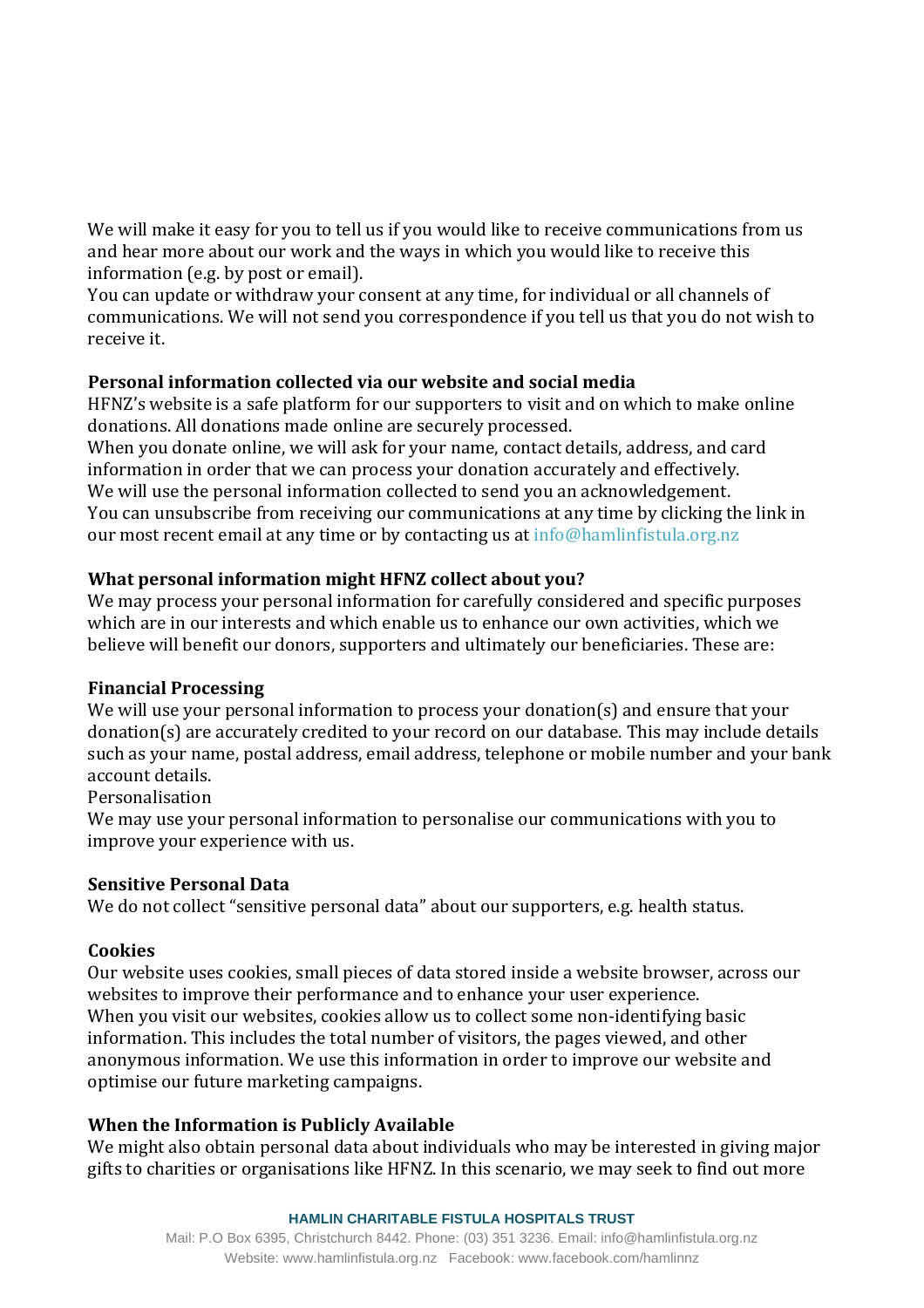about these individuals, their interests and motivations for giving through publicly available information. This information may include newspaper or other media coverage, and open postings on social media sites such as LinkedIn. HFNZ will not retain publicly available data relating to individuals without their consent, which will be sought at the earliest practical opportunity. 

### **Do we share your information?**

We will never sell, trade, or rent your personal information to anyone.

We may disclose to third parties aggregate statistics regarding donations but these statistics do not include any personally identifying information. 

Regular donations made by standing order, together with donations made by credit or debit card, are processed securely by a regulated third-party financial institution which will only use your personal information for the purpose of processing the transaction(s).

We may also use third-party agencies to help us manage postal mailings and keep our data updated. This could include keeping address records correct by screening against public information relating to deceased files or address changes.

### **Where Legally Required**

We will also comply with legal requests where disclosure is required or permitted by law (for example to government bodies for tax purposes or law enforcement agencies for the prevention and detection of crime, subject to such bodies providing us with a relevant request in writing).

# **How long will we keep your personal information?**

We will hold your personal information on our systems for as long as is necessary for the relevant activity.

If you have opted out of receiving all our communications then we will continue to hold some of your personal data, however limited, in order to ensure that no further communications are sent.  

Legacy income is vital to the running of the charity. We may keep data you provide to us indefinitely to carry out legacy administration and analysis. We will also keep data that will enable us to communicate effectively with the relatives and executors of individuals who have left a legacy to us.

# **How do you contact us regarding your information?**

If at any time you change your personal information or if any of the other information we hold is inaccurate or out of date, please contact us as soon as possible.

You can send anonymous donations to us at any time. Please bear in mind that without knowing your name and address we will not be able to acknowledge your generosity or provide tax receipts.

You have the right to access your data and can request this in writing or verbally.  We will respond to your request within one month.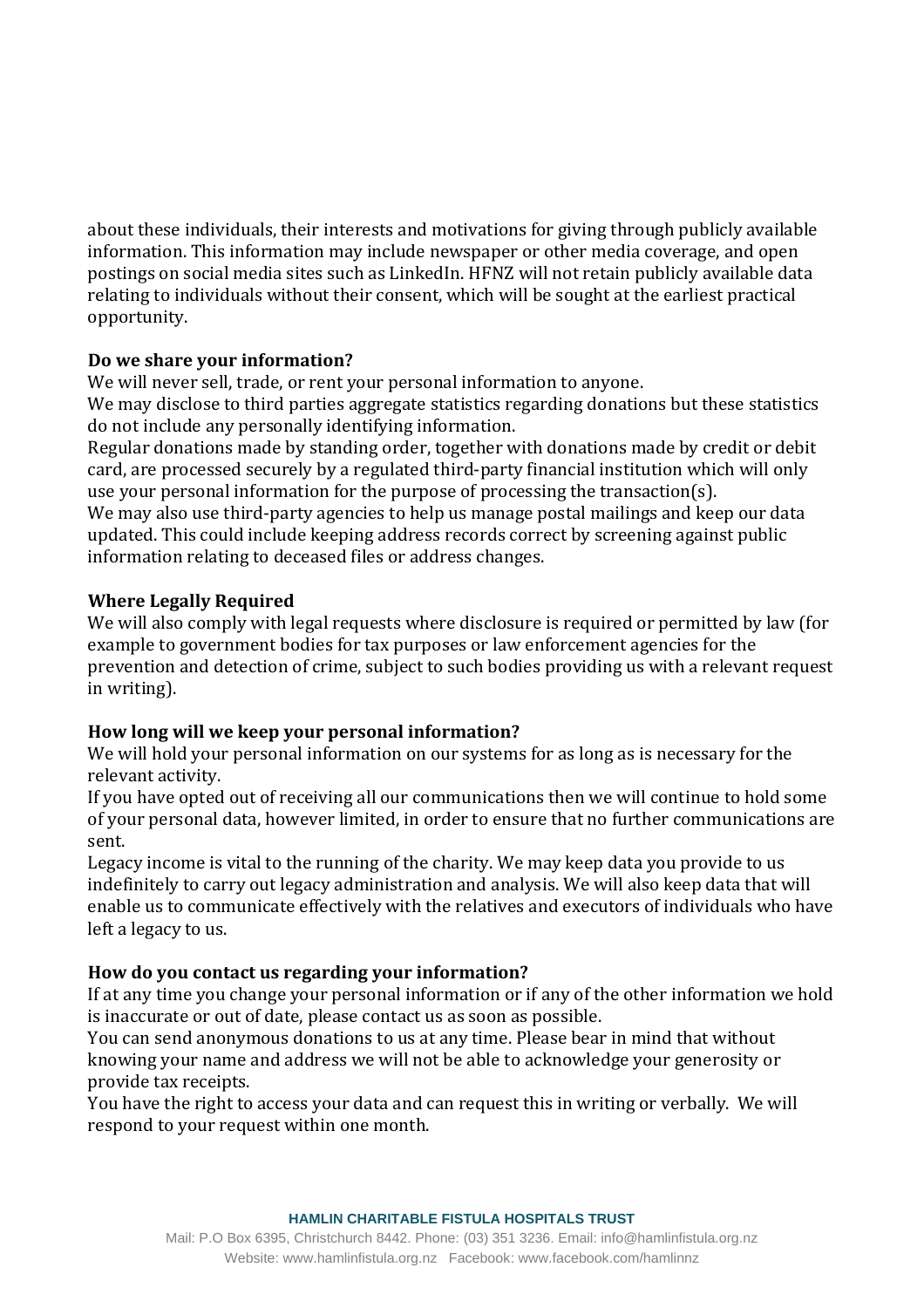You have the 'right to be forgotten' and can request this in writing or verbally.  We will respond to your request within one month. Please note that this right is not absolute and does not apply to information that we are legally required to keep.  

Please email info@hamlinfistula.org.nz to contact us or use the information below: Telephone:  03 351 3236 Address: PO Box 6395, Upper Riccarton, Christchurch 8442

# **Hamlin Fistula NZ Cookie Policy**

This is the Cookie Policy for Hamlin Fistula NZ, accessible from hamlinfistula.org.nz. When visiting hamlinfistula.org.nz some cookies will be installed on your computer or device. Hamlin Fistula NZ does not use cookies to track you or to retain any personal information. Cookies are used to store information about the technical capabilities of your computer or device to give you a better experience.

You don't have to do anything to accept cookies set by Hamlin Fistula NZ; by continuing to use this site you are giving your consent to receive them

#### **What Are Cookies**

As is common practice with almost all professional websites this site uses cookies, which are tiny files that are downloaded to your computer, to improve your experience. This page describes what information they gather, how we use it and why we sometimes need to store these cookies. We will also share how you can prevent these cookies from being stored however this may downgrade or 'break' certain elements of the site's functionality. For more general information on cookies see the Wikipedia article on HTTP Cookies.

#### **How We Use Cookies**

We use cookies for a variety of reasons detailed below. In most cases there are no industry standard options for disabling cookies without completely disabling the functionality and features they add to this site. It is recommended that you leave on all cookies if you are not sure whether you need them or not in case they are used to provide a service that you use.

#### **Disabling Cookies**

You can prevent the setting of cookies by adjusting the settings on your browser (see your browser Help for how to do this). Be aware that disabling cookies will affect the functionality and features of this and many other websites that you visit. Therefore, it is recommended that you do not disable cookies.

#### **The Cookies We Set**

#### **Login related cookies**

We use cookies when you are logged in so that we can remember this fact. This prevents you from having to log in every single time you visit a new page. These cookies are typically